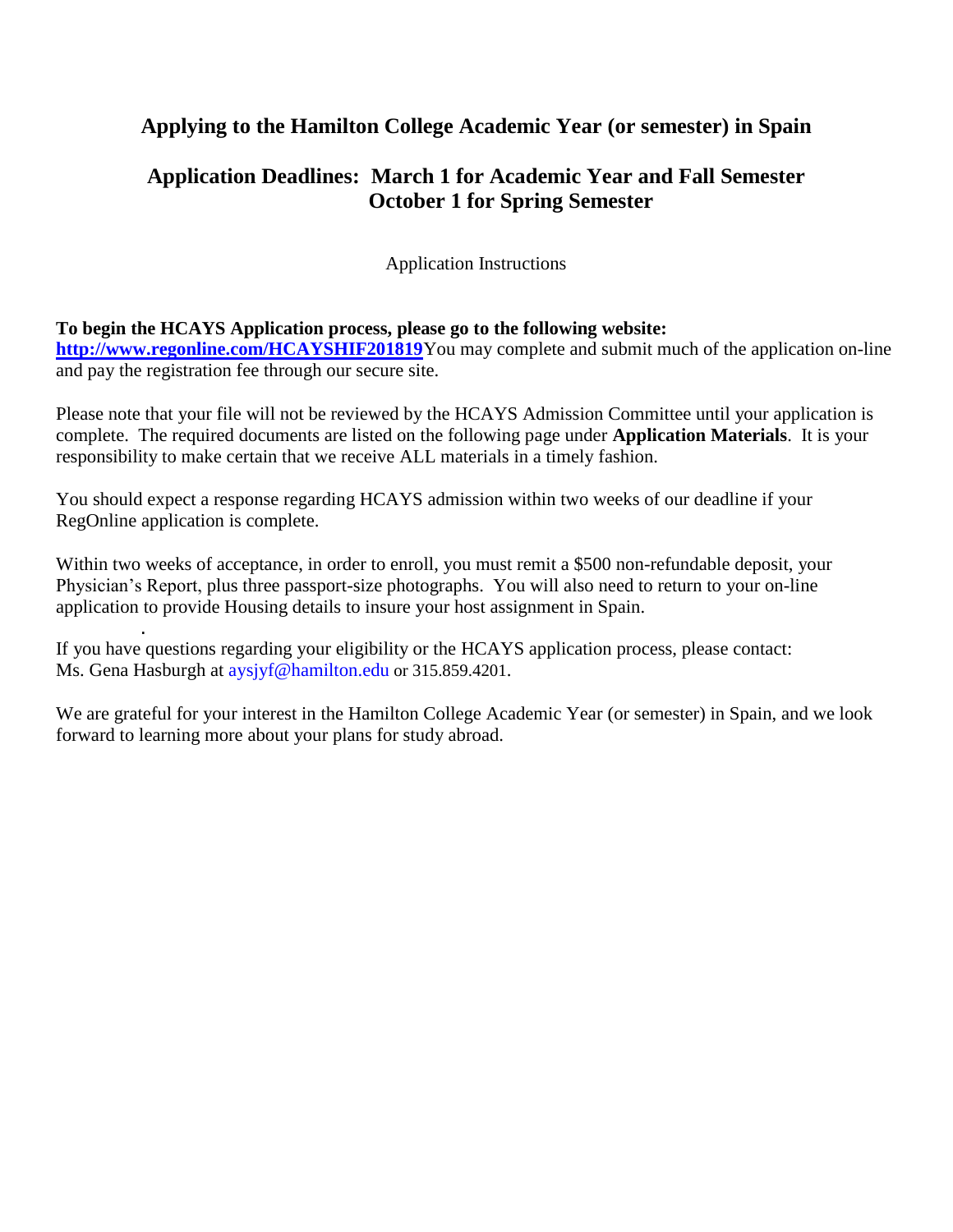## **Hamilton College Academic Year (or semester) in Spain APPLICATION MATERIALS**

- 1. Application Registration: www.hamilton.edu /spain
- 2. \$50 Application Fee (on-line payment required at time of application)
- 3. 300 Word Essay

Through the on-line application you must upload a statement in English including comments on:

- a. your experiences in Spanish, including travel or residence abroad
- b. your reasons for wishing to study abroad and how this experience will contribute to learning
- c. co-curricular interests in Spanish
- 4. Writing Sample

Please submit a recent paper written in Spanish and graded by a professor.

(Do not send a corrected copy unless your own revisions are evident. If your paper was graded by hand, please remit your paper with corrections by US Mail to the address that follows. If your paper was graded electronically, you may upload it during your application registration on-line.)

#### **The following documentation must arrive under separate cover, by March 1 if you are applying for the Academic Year or Fall semester and by October 1 if you are applying for the Spring semester:**

#### **HAMILTON COLLEGE ACADEMIC YEAR (OR SEMESTER) IN SPAIN 198 COLLEGE HILL ROAD CLINTON NY 13323**

5. Two Recommendations

You must submit two recommendations. Each recommendation form should be in a sealed envelope, signed on the back by the professor. One recommendation must be from your current or most recent language professor. The other recommendation must be from your most recent professor in your major. If Spanish is your major, please remit both forms, preferably from two professors.

- 6. Release Agreement, including an original signature by you and a parent or guardian.
- 7. Official Transcript(s) from every post-secondary school that you have attended.
- 8. Recommendation from the Dean of Students or Dean of Study Abroad or Study Abroad Advisor, signed and dated by the Dean or Advisor.

#### **Due upon Acceptance:**

Within two weeks of acceptance, you must remit a \$500 non-refundable deposit, your Physician's Report plus three passport-size photographs.\*

Physician's Report (form is available through the HCAYS application web page: www.hamilton.edu/spain)

Hamilton Travel Abroad Health Screening Form

Housing Information: Please return to your on-line application to provide details once authorized by HCAYS.\*

#### **ATTENTION HAMILTON COLLEGE STUDENTS:**

#### **IMPORTANT: please submit your LEAVE of ABSENCE Form to the Off-Campus Study Office, CJ 105.**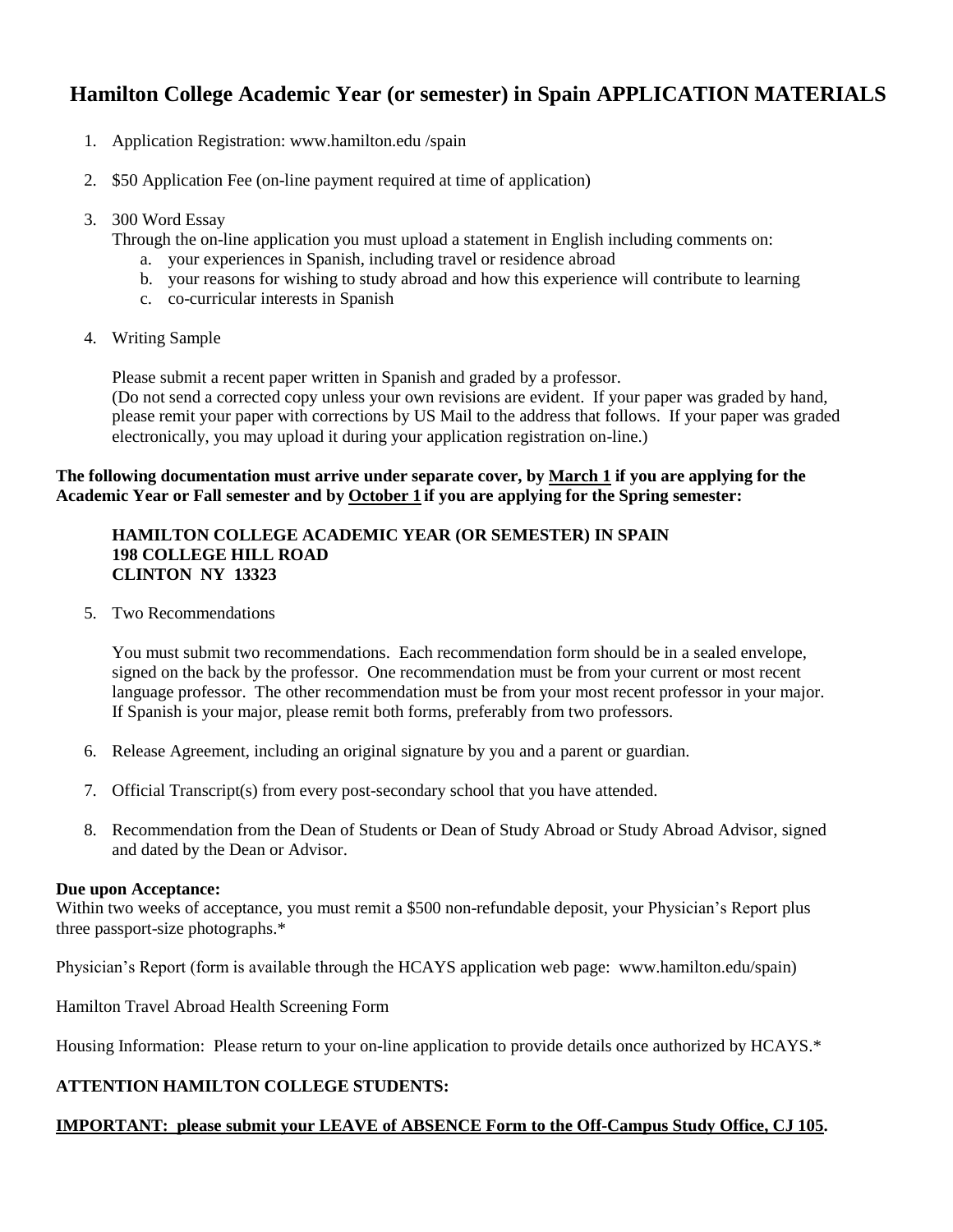## **Hamilton College Academic Year (or semester) in Spain Release and Indemnification Agreement**

I hereby release the Hamilton College Academic Year in Spain (the "Program"), the sponsoring institutions, including Hamilton College, its trustees, officers, employees, and agents, and the trustees or directors, officers, employees, and agents of other sponsoring institutions, domestic or overseas (collectively, the "Releasees"), from any and all claims or liability of any kind resulting from the death of or any injury, loss, damage, accident, or delay suffered by \_\_\_\_\_\_\_\_\_\_\_\_\_\_\_\_\_\_\_\_\_\_\_\_\_\_\_ (the "Student"), whose parent or legal guardian I am, while the Student is participating in either of the Programs. I further agree not to sue or otherwise bring any action or proceeding against the Releasees with respect to any such claim or liability.

This Release and Indemnification Agreement further applies to any claims arising out of independent travel that may be undertaken by the Student.

I agree to indemnify the Releasees and save them harmless from and against all liability, loss, cost or expense, claims, suits, or proceedings in law or equity, and attorneys' fees and disbursements relating to same, arising out of the Student's participation in the Program.

I agree that the Program reserves the right to enforce those rules, standards, and instructions set forth in their brochures, pre-departure bulletins, and other public statements, and that the Student's participation in the Program may be terminated as a consequence of the Student's failure to follow these requirements.

I certify that the Student is years of age, is in good physical and mental health, and that he or she has no special medical or physical conditions which would preclude or impair participation in the Program. I understand that, in case of a medical emergency, reasonable effort will be made to contact me or another parent or guardian of the Student. I hereby give permission for the Program to seek medical attention for the Student and for the attending physician to do what is medically necessary for the Student, if and as needed.

I have read this instrument, and I understand and agree to these conditions and terms. I acknowledge that there are no reservations to the full effectiveness of this Release and Indemnification Agreement.

| Dated:      | Parent/LegalGuardian: |             |
|-------------|-----------------------|-------------|
|             |                       | (signature) |
| Print Name: |                       |             |
|             |                       |             |

Address:

I acknowledge and confirm that I am in good physical and mental health, that I am familiar with, and agree to abide by, the rules, standards, instructions and regulations of the Hamilton College Academic Year in Spain, and I agree to be bound to the terms and conditions of the above Release and Indemnification Agreement. I further agree that, should I incur any serious physical, emotional or mental emergency while on the Program, the Director-in-Residence may contact my parent(s) or legal guardian(s), and/or a member of the medical staff of Hamilton College.

Dated: \_\_\_\_\_\_ Student: \_\_\_\_\_\_\_\_\_\_\_\_\_\_\_\_\_\_\_\_\_\_\_\_\_\_\_\_\_\_\_\_\_\_\_\_\_\_\_\_\_\_\_\_\_\_\_\_\_\_\_\_\_\_\_\_\_\_\_\_\_\_\_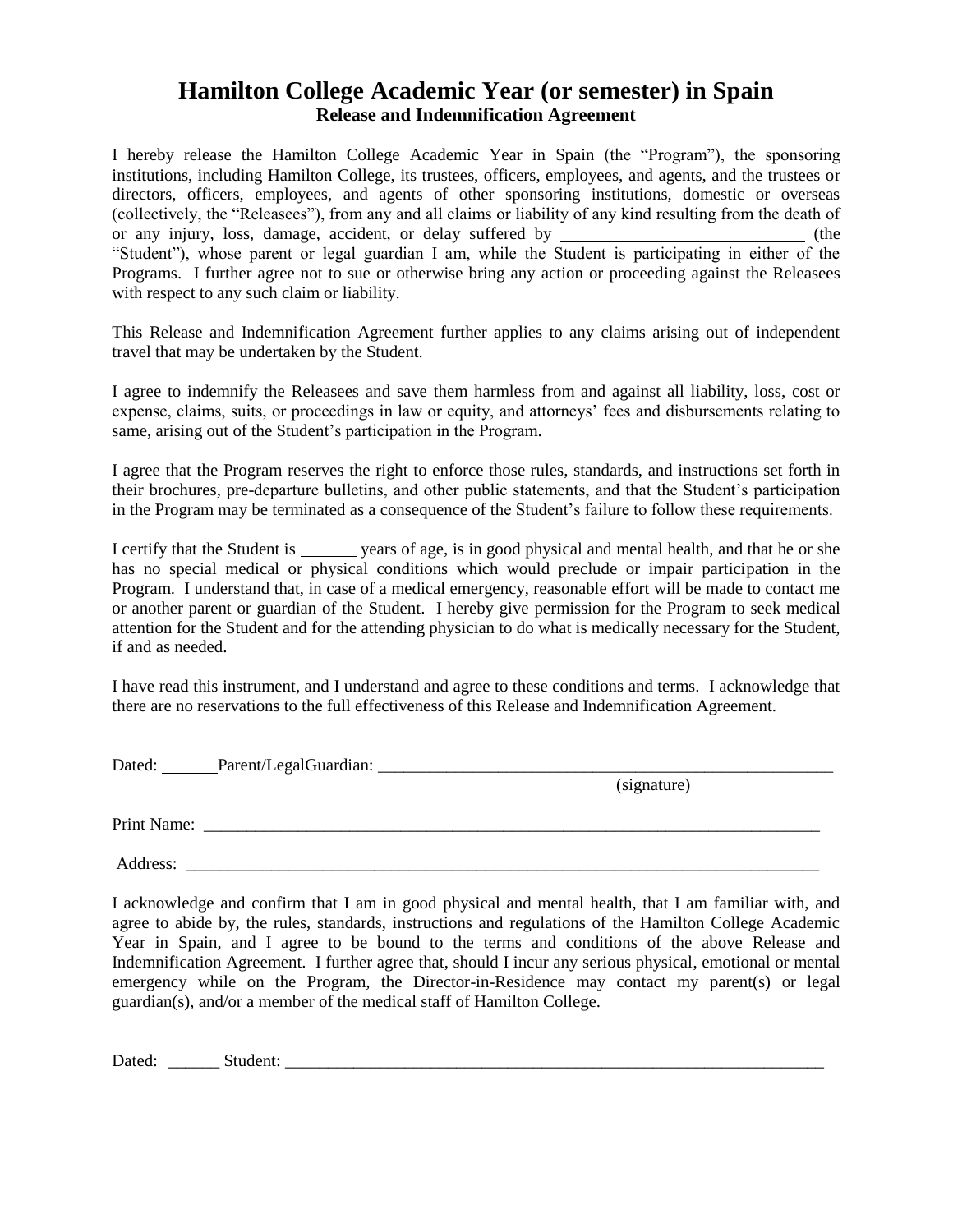

 Academic Year (or semester) in Spain 198 College Hill Road Clinton, New York 13323 Telephone: 315-859-4201 Facsimile: 315-859-4222 www.hamilton.edu/spain

Application Deadlines: **March 1** (Fall Semester and Academic Year) **October 1** (Spring Semester)

# Spanish Language Assessment

| TO BE COMPLETED BY A RECENT INSTRUCTOR IN SPANISH:                                  |  |  |  |  |
|-------------------------------------------------------------------------------------|--|--|--|--|
| How would you rate the applicant's Spanish? (POOR, FAIR, GOOD, VERY GOOD, SUPERIOR) |  |  |  |  |
|                                                                                     |  |  |  |  |
| 2.                                                                                  |  |  |  |  |
| 3.                                                                                  |  |  |  |  |
| 4.                                                                                  |  |  |  |  |
|                                                                                     |  |  |  |  |
| 5.                                                                                  |  |  |  |  |
| 6.                                                                                  |  |  |  |  |
| 4.                                                                                  |  |  |  |  |
| 8.                                                                                  |  |  |  |  |
|                                                                                     |  |  |  |  |
|                                                                                     |  |  |  |  |

If you were to direct a Study Away Program, would you want this student to enroll? Please comment.

\_\_\_\_\_\_\_\_\_\_\_\_\_\_\_\_\_\_\_\_\_\_\_\_\_\_\_\_\_\_\_\_\_\_\_\_\_\_\_\_\_\_\_\_\_\_\_\_\_\_\_\_\_\_\_\_\_\_\_\_\_\_\_\_\_\_\_\_\_\_\_\_\_\_\_\_\_\_\_\_\_\_\_\_\_\_\_\_\_\_\_\_\_\_\_\_\_\_\_\_\_\_\_\_\_\_\_\_\_\_\_\_\_\_\_\_\_\_\_\_\_\_\_\_\_\_\_\_\_\_\_\_

\_\_\_\_\_\_\_\_\_\_\_\_\_\_\_\_\_\_\_\_\_\_\_\_\_\_\_\_\_\_\_\_\_\_\_\_\_\_\_\_\_\_\_\_\_\_\_\_\_\_\_\_\_\_\_\_\_\_\_\_\_\_\_\_\_\_\_\_\_\_\_\_\_\_\_\_\_\_\_\_\_\_\_\_\_\_\_\_\_\_\_\_\_\_\_\_\_\_\_\_\_\_\_\_\_\_\_\_\_\_\_\_\_\_\_\_\_\_\_\_\_\_\_\_\_\_\_\_\_\_\_\_\_

Signature Name (please print) Position Date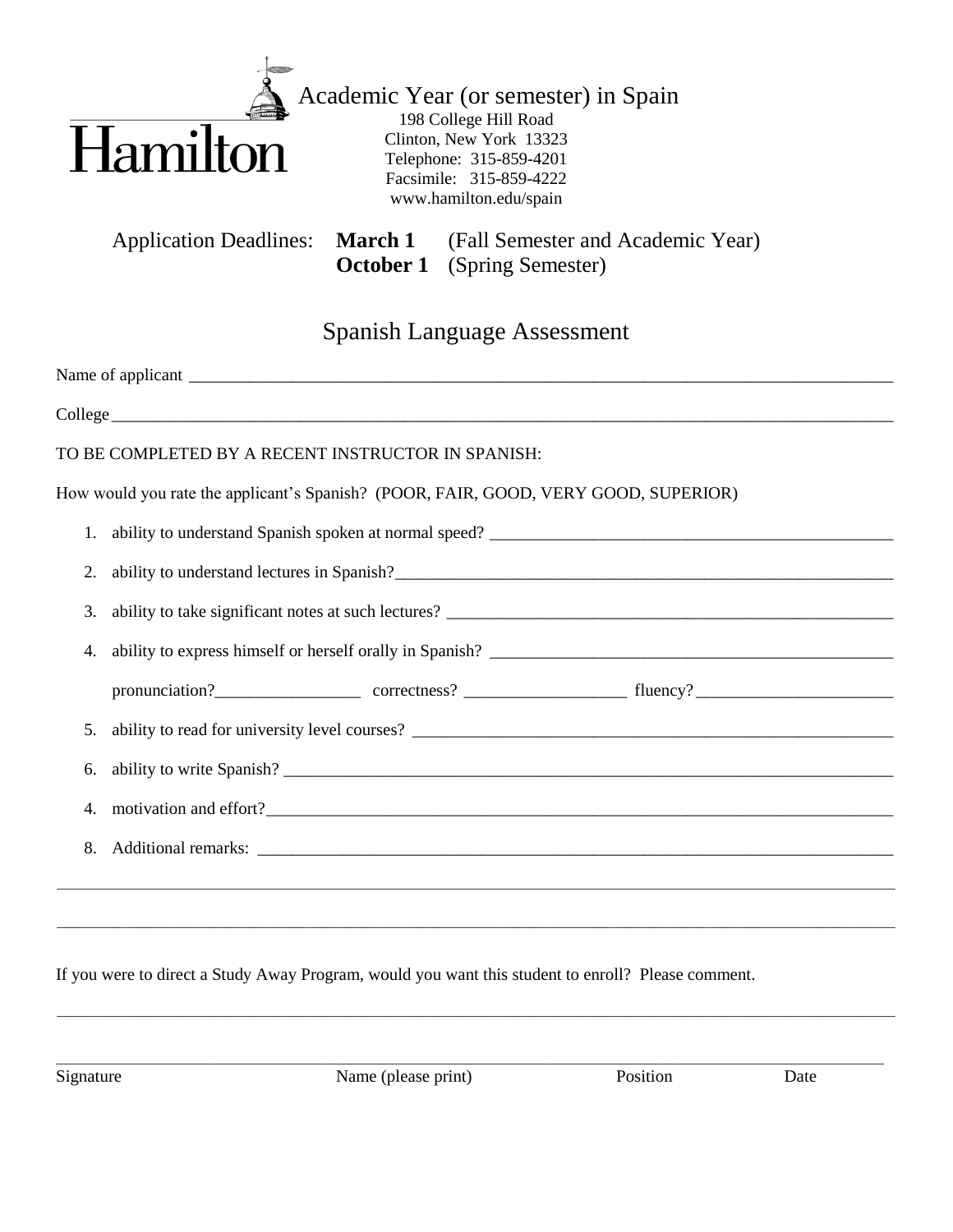

 Academic Year (or semester) in Spain 198 College Hill Road Clinton, New York 13323 Telephone: 315-859-4201 Facsimile: 315-859-4222 www.hamilton.edu/spain

Application Deadlines: **March 1** (Fall and Year) or **October 1** (Spring Semester)

# Assessment in the Major

Name of applicant \_\_\_\_\_\_\_\_\_\_\_\_\_\_\_\_\_\_\_\_\_\_\_\_\_\_\_\_\_\_\_\_\_\_\_\_\_\_\_\_\_\_\_\_\_\_\_\_\_\_\_\_\_\_\_\_\_\_\_\_\_\_\_\_\_\_\_\_\_\_\_\_\_\_\_\_\_\_\_\_\_\_

College \_\_\_\_\_\_\_\_\_\_\_\_\_\_\_\_\_\_\_\_\_\_\_\_\_\_\_\_\_\_\_\_\_\_\_\_\_\_\_\_\_\_\_\_\_\_\_\_\_\_\_\_\_\_\_\_\_\_\_\_\_\_\_\_\_\_\_\_\_\_\_\_\_\_\_\_\_\_\_\_\_\_\_\_\_\_\_\_\_\_\_

TO BE COMPLETED BY A RECENT PROFESSOR IN THE MAJOR:

Please assess the following comments using POOR, FAIR, GOOD, VERY GOOD, SUPERIOR or NO BASIS FOR RATING:

- 1. Motivation for Program Abroad. Strong personal interest, seriousness of purpose, self-motivated.
- 2. Academic qualities. Attitude toward study, native ability, general knowledge, well-organized, achievement, original, enthusiastic, contributes to class, curious.

\_\_\_\_\_\_\_\_\_\_\_\_\_\_\_\_\_\_\_\_\_\_\_\_\_\_\_\_\_\_\_\_\_\_\_\_\_\_\_\_\_\_\_\_\_\_\_\_\_\_\_\_\_\_\_\_\_\_\_\_\_\_\_\_\_\_\_\_\_\_\_\_\_\_\_\_\_\_\_\_\_\_\_\_\_\_\_\_\_\_\_\_\_\_\_\_\_\_\_\_\_\_\_\_\_\_\_\_\_\_\_\_\_\_\_\_\_\_\_\_\_\_\_\_\_\_\_\_\_\_\_\_

3. Concern for international understanding. Involvement in pertinent activities, knowledge of past and present of own country, knowledge or interest in foreign cultures, acceptance of other groups.

\_\_\_\_\_\_\_\_\_\_\_\_\_\_\_\_\_\_\_\_\_\_\_\_\_\_\_\_\_\_\_\_\_\_\_\_\_\_\_\_\_\_\_\_\_\_\_\_\_\_\_\_\_\_\_\_\_\_\_\_\_\_\_\_\_\_\_\_\_\_\_\_\_\_\_\_\_\_\_\_\_\_\_\_\_\_\_\_\_\_\_\_\_\_\_\_\_\_\_\_\_\_\_\_\_\_\_\_\_\_\_\_\_\_\_\_\_\_\_\_\_\_\_\_\_\_\_\_\_\_\_\_

\_\_\_\_\_\_\_\_\_\_\_\_\_\_\_\_\_\_\_\_\_\_\_\_\_\_\_\_\_\_\_\_\_\_\_\_\_\_\_\_\_\_\_\_\_\_\_\_\_\_\_\_\_\_\_\_\_\_\_\_\_\_\_\_\_\_\_\_\_\_\_\_\_\_\_\_\_\_\_\_\_\_\_\_\_\_\_\_\_\_\_\_\_\_\_\_\_\_\_\_\_\_\_\_\_\_\_\_\_\_\_\_\_\_\_\_\_\_\_\_\_\_\_\_\_\_\_\_\_\_\_\_

- 4. Social attitudes. Courteous, helpful, flexible, responsible, adapts to new situations, tactful, acceptance by others, adjusts to group life, acceptance of others.
- 5. Emotional stability and maturity. Apparent degree of adjustment, emotional reaction to strain, emotional effect on others, soundness of decisions affecting self, nature of knowledge of self.

\_\_\_\_\_\_\_\_\_\_\_\_\_\_\_\_\_\_\_\_\_\_\_\_\_\_\_\_\_\_\_\_\_\_\_\_\_\_\_\_\_\_\_\_\_\_\_\_\_\_\_\_\_\_\_\_\_\_\_\_\_\_\_\_\_\_\_\_\_\_\_\_\_\_\_\_\_\_\_\_\_\_\_\_\_\_\_\_\_\_\_\_\_\_\_\_\_\_\_\_\_\_\_\_\_\_\_\_\_\_\_\_\_\_\_\_\_\_\_\_\_\_\_\_\_\_\_\_\_\_\_\_

\_\_\_\_\_\_\_\_\_\_\_\_\_\_\_\_\_\_\_\_\_\_\_\_\_\_\_\_\_\_\_\_\_\_\_\_\_\_\_\_\_\_\_\_\_\_\_\_\_\_\_\_\_\_\_\_\_\_\_\_\_\_\_\_\_\_\_\_\_\_\_\_\_\_\_\_\_\_\_\_\_\_\_\_\_\_\_\_\_\_\_\_\_\_\_\_\_\_\_\_\_\_\_\_\_\_\_\_\_\_\_\_\_\_\_\_\_\_\_\_\_\_\_\_\_\_\_\_\_\_\_\_

\_\_\_\_\_\_\_\_\_\_\_\_\_\_\_\_\_\_\_\_\_\_\_\_\_\_\_\_\_\_\_\_\_\_\_\_\_\_\_\_\_\_\_\_\_\_\_\_\_\_\_\_\_\_\_\_\_\_\_\_\_\_\_\_\_\_\_\_\_\_\_\_\_\_\_\_\_\_\_\_\_\_\_\_\_\_\_\_\_\_\_\_\_\_\_\_\_\_\_\_\_\_\_\_\_\_\_\_\_\_\_\_\_\_\_\_\_\_\_\_\_\_\_\_\_\_\_\_\_\_\_\_

6. Additional remarks: (i.e., sense of humor)

If you were to direct a Study Away Program, would you want this student to enroll? Please comment below or attach additional comments.

\_\_\_\_\_\_\_\_\_\_\_\_\_\_\_\_\_\_\_\_\_\_\_\_\_\_\_\_\_\_\_\_\_\_\_\_\_\_\_\_\_\_\_\_\_\_\_\_\_\_\_\_\_\_\_\_\_\_\_\_\_\_\_\_\_\_\_\_\_\_\_\_\_\_\_\_\_\_\_\_\_\_\_\_\_\_\_\_\_\_\_\_\_\_\_\_\_

\_\_\_\_\_\_\_\_\_\_\_\_\_\_\_\_\_\_\_\_\_\_\_\_\_\_\_\_\_\_\_\_\_\_\_\_\_\_\_\_\_\_\_\_\_\_\_\_\_\_\_\_\_\_\_\_\_\_\_\_\_\_\_\_\_\_\_\_\_\_\_\_\_\_\_\_\_\_\_\_\_\_\_\_\_\_\_\_\_\_\_\_\_\_\_\_\_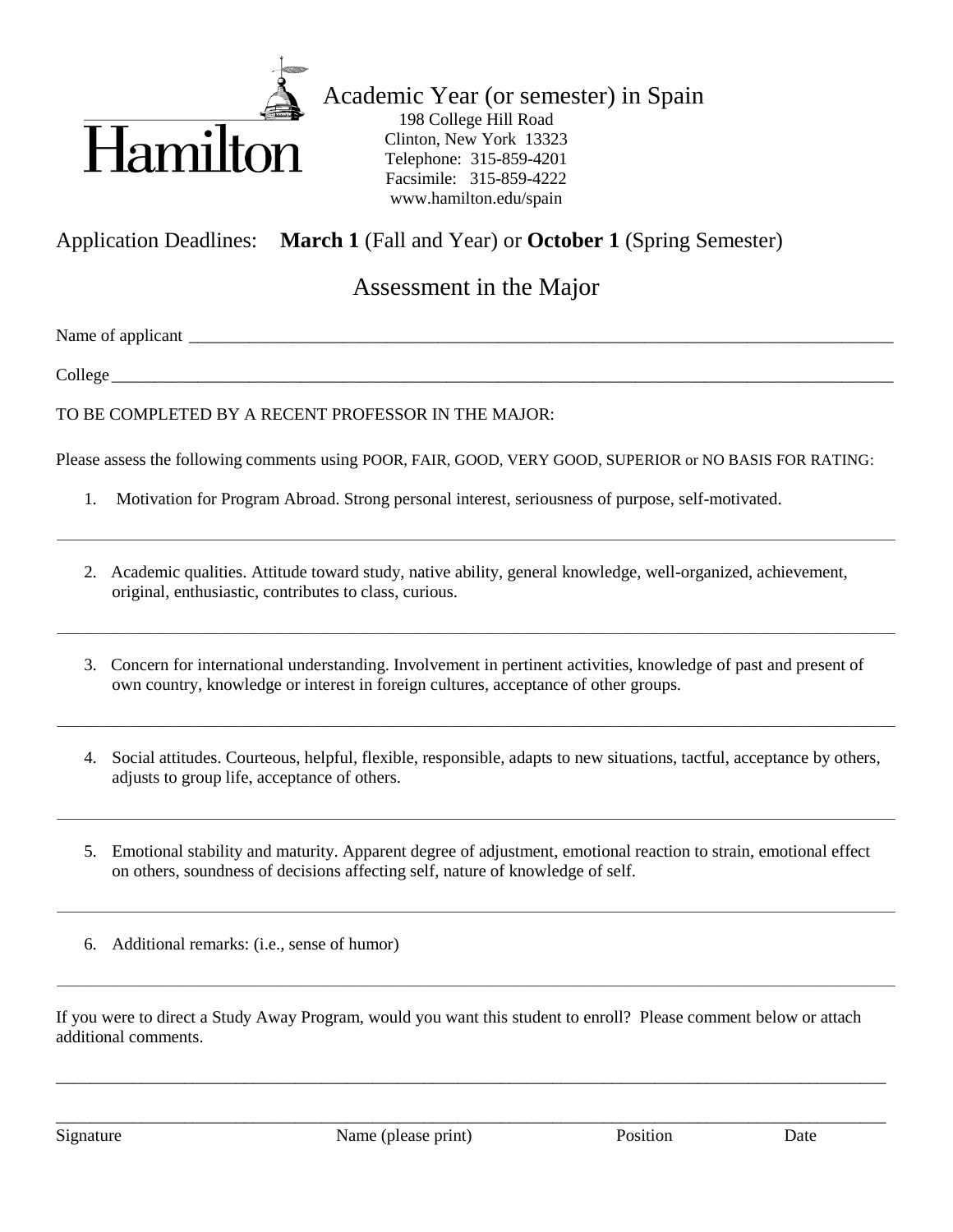

**Application Deadlines:** 

Academic Year (or semester) in Spain 198 College Hill Road Clinton, New York 13323 Telephone: 315-859-4201 Facsimile: 315-859-4222 www.hamilton.edu/spain

(Fall Semester and Academic Year) **March 1 October 1** (Spring Semester)

Dean / Director of Study Abroad - or - Study Abroad Advisor

Name of applicant experience of the state of applicant the state of the state of the state of the state of the state of the state of the state of the state of the state of the state of the state of the state of the state o

 $\text{Collect}$ 

TO BE COMPLETED BY THE DEAN or ADVISOR:

Do you rate this student's overall performance as POOR, FAIR, GOOD, VERY GOOD or SUPERIOR? Please comment.

Does your college approve of this student's plan to study for a semester or a year abroad with our program?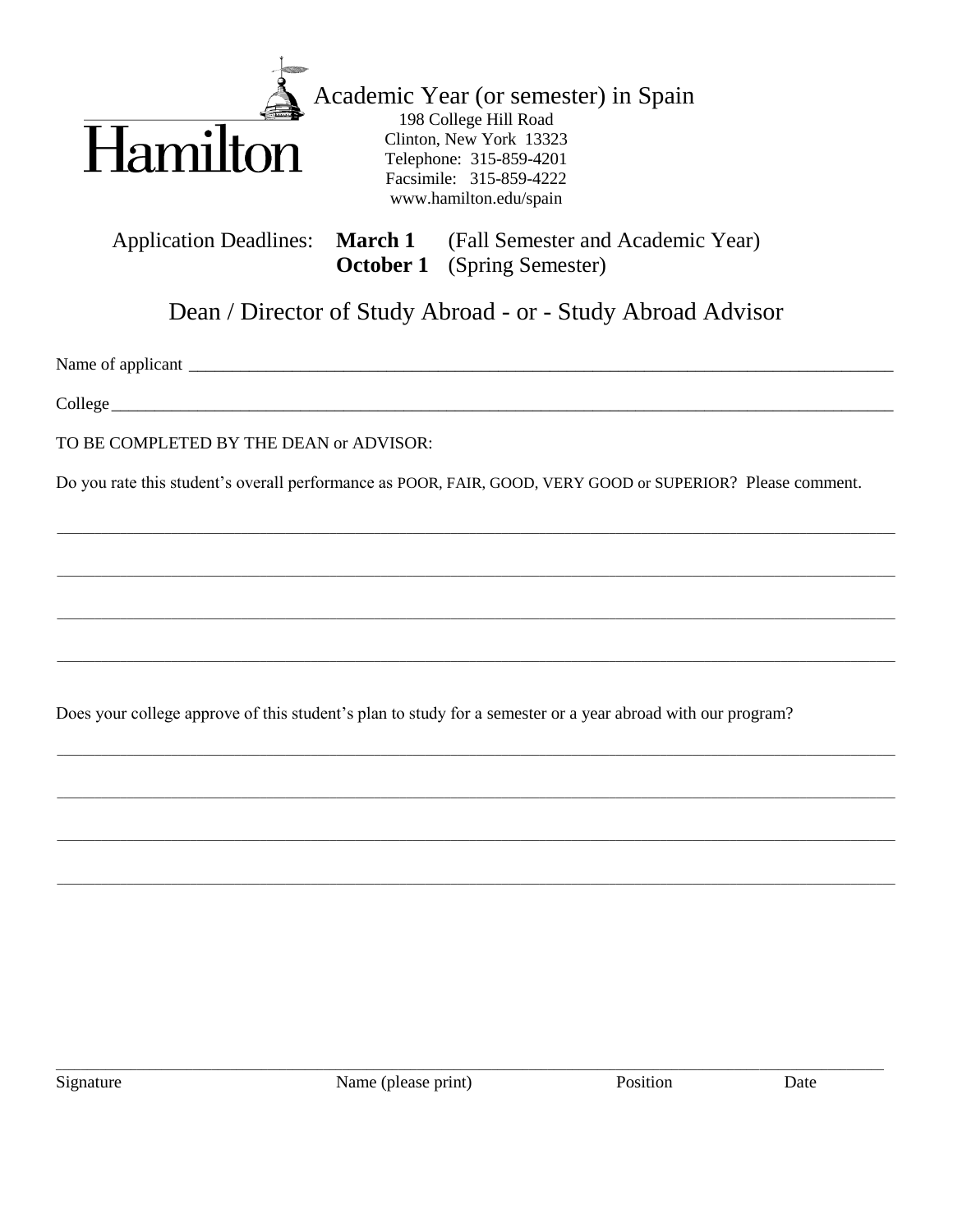

**When completed, please return this form to: HCAYS / HiF**<br>**Page 1 of 2 198 College Hill Road** 

**Clinton, New York 13323**

### **CONFIDENTIAL PHYSICIAN'S REPORT: Due Upon Acceptance**

| Name of applicant:                                                                                                                                                                                                                                                                                                                                                                                                                                                                                                                                                                                                                                                                                                                                                                                                                      |  | <b>College or University:</b> |      |        |      |  |
|-----------------------------------------------------------------------------------------------------------------------------------------------------------------------------------------------------------------------------------------------------------------------------------------------------------------------------------------------------------------------------------------------------------------------------------------------------------------------------------------------------------------------------------------------------------------------------------------------------------------------------------------------------------------------------------------------------------------------------------------------------------------------------------------------------------------------------------------|--|-------------------------------|------|--------|------|--|
| Applicant's email:<br>To the student: Your health and safety while traveling and abroad are of the utmost importance of us, and self-disclosure<br>of your health history and current concerns, if any, are essential to your well-being. This form will inform the HCAYS /<br>HiF of any physical or psychological condition which may affect you while abroad, and to provide essential information<br>to medical personnel in Spain or France in case of an emergency. This information should be accurate, current and<br>complete. Please do not disguise or hide any issues. The information will be shared with personnel in Spain and France,<br>medical personnel or hosts, if necessary, and except in unusual cases, answers will not affect your selection to the<br>Programs. Please be certain to complete pages 1 and 2. |  |                               |      |        |      |  |
| <b>Authorization:</b> I authorize my physician to provide information regarding the status of my health to the staff of the<br>Hamilton College Academic Year in Spain or Hamilton in France, and I authorize the HCAYS or HiF staff to consult with<br>my physician, if necessary. I have disclosed all pertinent health information, physical and psychological, and any<br>treatment and medications I have taken within the past five years. If I develop any medical or psychological condition<br>subsequent to enrolling with the HCAYS or HiF, I agree to disclose this information to the HCAYS or HiF personnel, and<br>agree that the staff will share the information with my host, if necessary.                                                                                                                           |  |                               |      |        |      |  |
| <b>Student's signature:</b>                                                                                                                                                                                                                                                                                                                                                                                                                                                                                                                                                                                                                                                                                                                                                                                                             |  | Date:                         |      |        |      |  |
| To the physician: Sound physical and emotional health is important to successful study abroad. We request your careful<br>and complete evaluation of the applicant's health.                                                                                                                                                                                                                                                                                                                                                                                                                                                                                                                                                                                                                                                            |  |                               |      |        |      |  |
| Applicant's general state of health (please circle all replies): Excellent                                                                                                                                                                                                                                                                                                                                                                                                                                                                                                                                                                                                                                                                                                                                                              |  |                               | Good | Fair   | Poor |  |
| Student's date of birth: _____________________Height: _____________________Weight: _________________                                                                                                                                                                                                                                                                                                                                                                                                                                                                                                                                                                                                                                                                                                                                    |  |                               |      |        |      |  |
| Is the applicant seriously overweight or underweight?                                                                                                                                                                                                                                                                                                                                                                                                                                                                                                                                                                                                                                                                                                                                                                                   |  |                               |      | Yes No |      |  |

| to the applicant seriously over meight of under meight.                     | --         | .  |  |
|-----------------------------------------------------------------------------|------------|----|--|
| Any dietary restrictions (medical / personal preference)?                   | <b>Yes</b> | No |  |
| Allergies:                                                                  | Yes        | No |  |
| Prescriptions / medications (please list on next page)                      | Yes        | No |  |
| History of physical or emotional challenges that may cause hardship abroad? | Yes        | No |  |
|                                                                             |            |    |  |

(Please explain)

| Communicable diseases including HIV / AIDS                                          | Yes |    |
|-------------------------------------------------------------------------------------|-----|----|
| Psychiatric treatment within the last four years?                                   | Yes |    |
| Currently in treatment for physical or emotional condition?                         | Yes | No |
| Serious eyesight, hearing or speech impairment?                                     | Yes |    |
| Other medical, emotional or physiological conditions that might cause problems? Yes |     |    |
| Any additional information that we should know?                                     | Yes |    |
|                                                                                     |     |    |